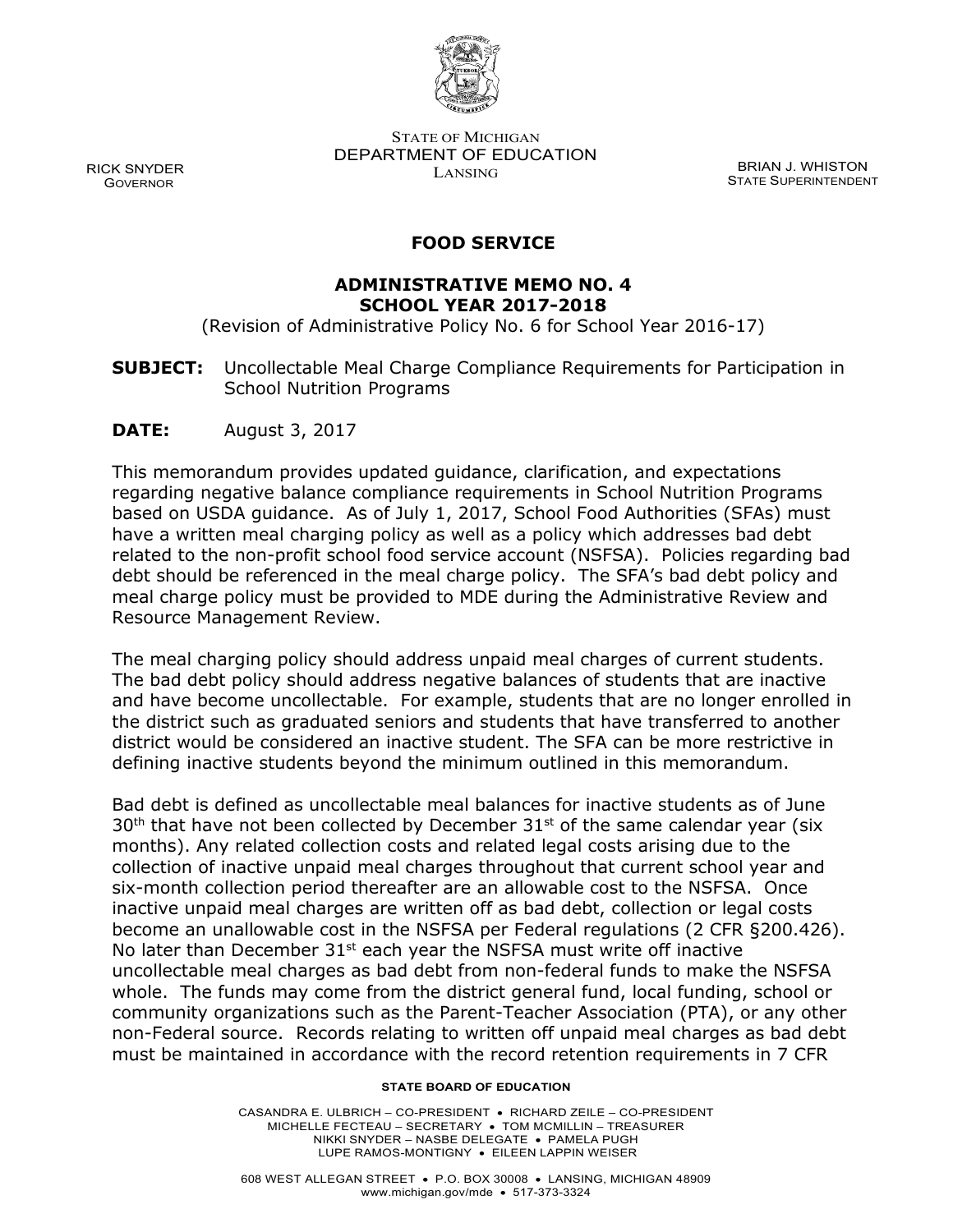Administrative Memo No 4 Page 2 August 3, 2017

 §210.9(b)(17) and 7 CFR §210.15(b). After inactive uncollectable meal charges have been written off as bad debt, collection efforts may continue outside of the food service program per the SFA's policies and procedures but may not be charged to the NSFSA.

Questions regarding this Administrative Memo may be directed to the Office of School Support Services, Fiscal and Administrative Services unit by email to [MDE-schoolnutrition@michigan.gov](mailto:MDE-schoolnutrition@michigan.gov) or by calling 517-373-1073.

Attachments: Bad Debt Frequently Asked Questions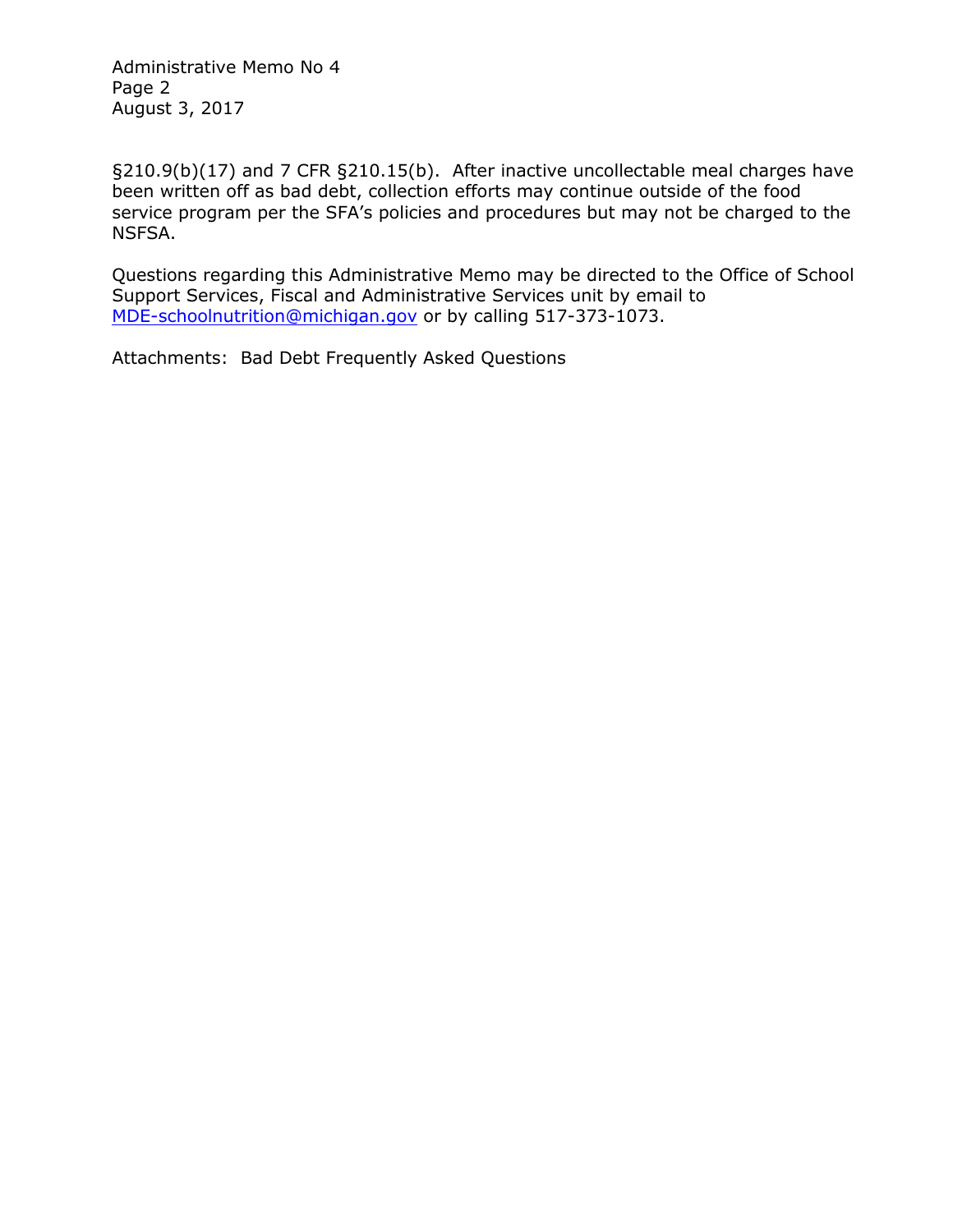

RICK SNYDER GOVERNOR

STATE OF MICHIGAN DEPARTMENT OF EDUCATION EXAMPLE 3 STRIPER STRIP BRIAN J. WHISTON

STATE SUPERINTENDENT

# **FOOD SERVICE**

## **SCHOOL YEAR 2017-2018**

- **SUBJECT:** Uncollectable Meal Charge Compliance: Frequently Asked Questions (FAQ) in School Nutrition Programs
- **DATE:** August 3, 2017

### **Uncollectable Meal Balances FAQs:**

**1. What is an uncollectable account?** When a School Food Authority (SFA) has exhausted all their collection efforts on an inactive student meal account, the account is considered uncollectable. Inactive student accounts include, but are not limited to, graduated students and students no longer enrolled. Collection of negative balances for active student accounts should be addressed in an SFA's local meal charging policy.

### **2. Where can I find additional USDA policy, guidance and resources on unpaid meal charges?**

USDA FNS SP 46-2016: *Unpaid Meal Charges: Local Meal Charge Policies*, July 8, 2016,<http://www.fns.usda.gov/unpaid-meal-charges-local-meal-charge-policies>

USDA FNS SP 47-2016: *Unpaid Meal Charges: Clarification on Collection of Delinquent Meal Payments*, July 8, 2016, [http://www.fns.usda.gov/unpaid-meal](http://www.fns.usda.gov/unpaid-meal-charges-clarification-collection-delinquent-meal-payments)[charges-clarification-collection-delinquent-meal-payments](http://www.fns.usda.gov/unpaid-meal-charges-clarification-collection-delinquent-meal-payments)

USDA FNS SP 23-2017: *Unpaid Meal Charges: Guidance and Q&A*, March 23, 2017, <https://www.fns.usda.gov/school-meals/unpaid-meal-charges-guidance-and-q>

USDA FNS SP 29-2017: *Overcoming the Unpaid Meal Challenge: Proven Strategies from Our Nation's Schools*, May 16, 2017, [https://www.fns.usda.gov/school](https://www.fns.usda.gov/school-meals/2017-edition-overcoming-unpaid-meal-challenge-proven-strategies-our-nations-schools)[meals/2017-edition-overcoming-unpaid-meal-challenge-proven-strategies-our](https://www.fns.usda.gov/school-meals/2017-edition-overcoming-unpaid-meal-challenge-proven-strategies-our-nations-schools)[nations-schools](https://www.fns.usda.gov/school-meals/2017-edition-overcoming-unpaid-meal-challenge-proven-strategies-our-nations-schools)

USDA FNS SP50 CACFP19 SFSP17-2016: *2016 Edition of the Eligibility Manual for School Meals*, [https://www.fns.usda.gov/2016-edition-eligibility-manual-school](https://www.fns.usda.gov/2016-edition-eligibility-manual-school-meals)[meals](https://www.fns.usda.gov/2016-edition-eligibility-manual-school-meals)

### **STATE BOARD OF EDUCATION**

CASANDRA E. ULBRICH – CO-PRESIDENT • RICHARD ZEILE – CO-PRESIDENT MICHELLE FECTEAU – SECRETARY • TOM MCMILLIN – TREASURER NIKKI SNYDER – NASBE DELEGATE • PAMELA PUGH LUPE RAMOS-MONTIGNY • EILEEN LAPPIN WEISER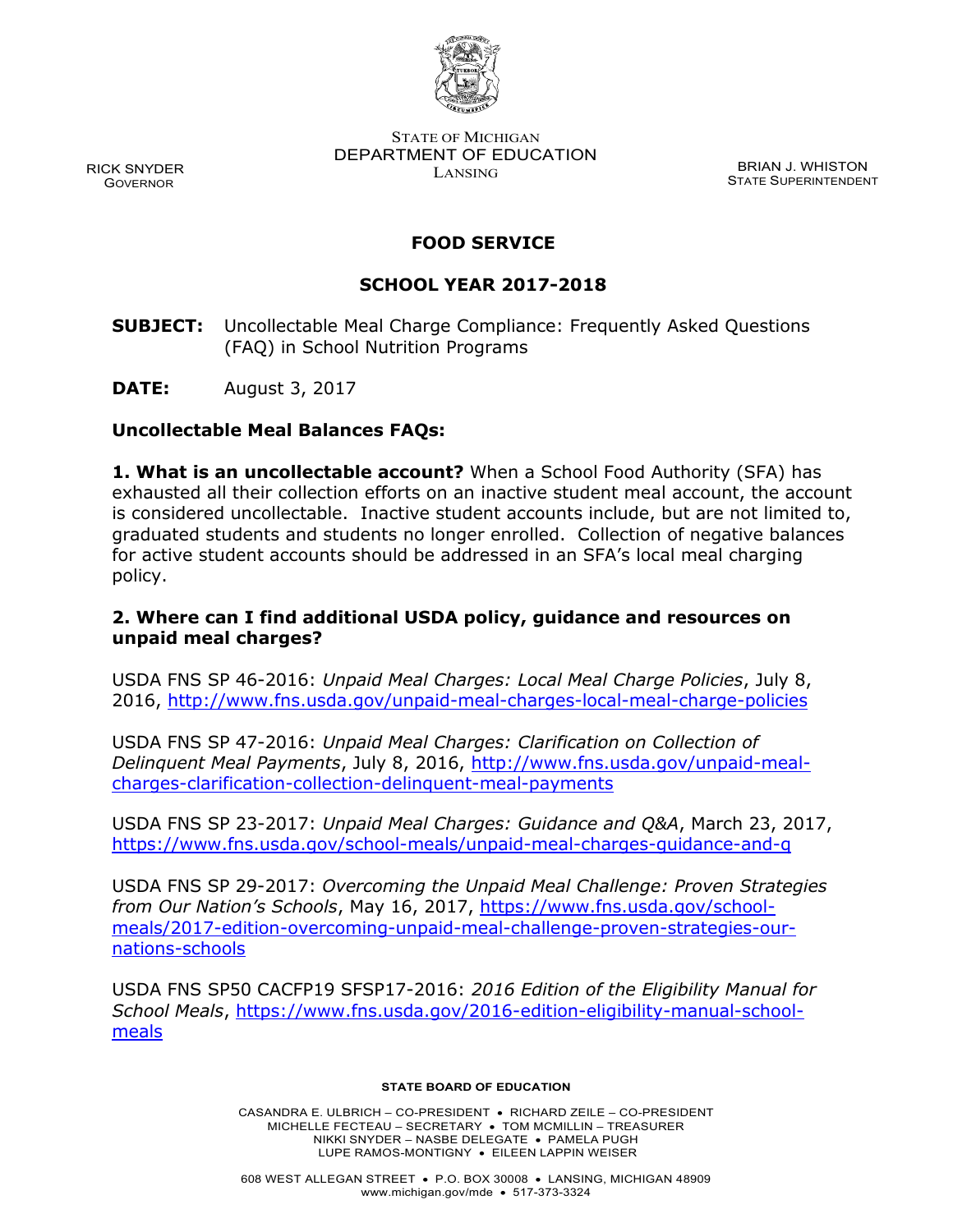Uncollectable Meal Balances: FAQs Page 2 August 3, 2017

**3. When are negative meal balances considered uncollectable?** As stated in question #1 above, when a School Food Authority (SFA) has exhausted all their collection efforts on inactive student meal accounts as of the end of the school year (June  $30<sup>th</sup>$ ), the account is considered uncollectable. The SFA must have a written policy and procedures to write off inactive uncollectable meal balances by December  $31<sup>st</sup>$  in the following school year to make food service whole.

### **4. What Non-Federal funding sources may be used to make food service whole for uncollectable meal balances?**

The non-profit school food service account (NSFSA) is to be made whole from the School Food Authority's general fund and/or other non-Federal sources (local funding, school or community organizations such as the PTA) for any uncollectable meal balances for inactive accounts. How the district chooses to collect the uncollectable meal balances once it is transferred to its general fund and/or other non-Federal fund is decided by the district; however, food service can no longer expend time or resources in the collection efforts.

If a revenue source is funded through NSFSA, then all revenue from the source must return to the NSFSA and may not be used to cover uncollectable meal balances. This means, for example, State Supplemental Funds for Section 31a, 31d and 31f may not be used.

### **5. Where in the Uniform Guidance does it state that bad debt (uncollectable meal balances) incurred within the non-profit school food service account (NSFSA) are not allowed to be charged to that fund?**  2 CFR §200.426

**6. If uncollectable meal balances are transferred to another fund (i.e., general fund), could this cause audit issues?** No. All accounting entries (transfers) should be well documented as a separate transaction and should be treated as a fund modification to increase revenue for the total amount of the uncollectable meal balances. This transaction cannot be netted or combined with other transactions to/from the NSFSA. For example, an SFA may not offset uncollectable meal balances with the recovery of indirect costs, which is the only allowable transfer out of the NSFSA. The SFA must also ensure that inactive uncollectable meal balances are reconciled accordingly for each respective student in the district's Point of Sale (POS) system to accurately reflect the adjustment to the NSFSA.

**7. How then should the uncollectable debt be corrected?** Once the inactive uncollectable meal balances are transferred out of the food service fund (i.e. to the general fund), it is a local level decision for the school district to determine if and how it will pursue further collection and the timeframe for such collection.

**8. Our school's bad debt (uncollectable meal balances) policy states that any unpaid meal balances will carry over to the following school year. Is this an acceptable practice, if they are an active student that will be returning the**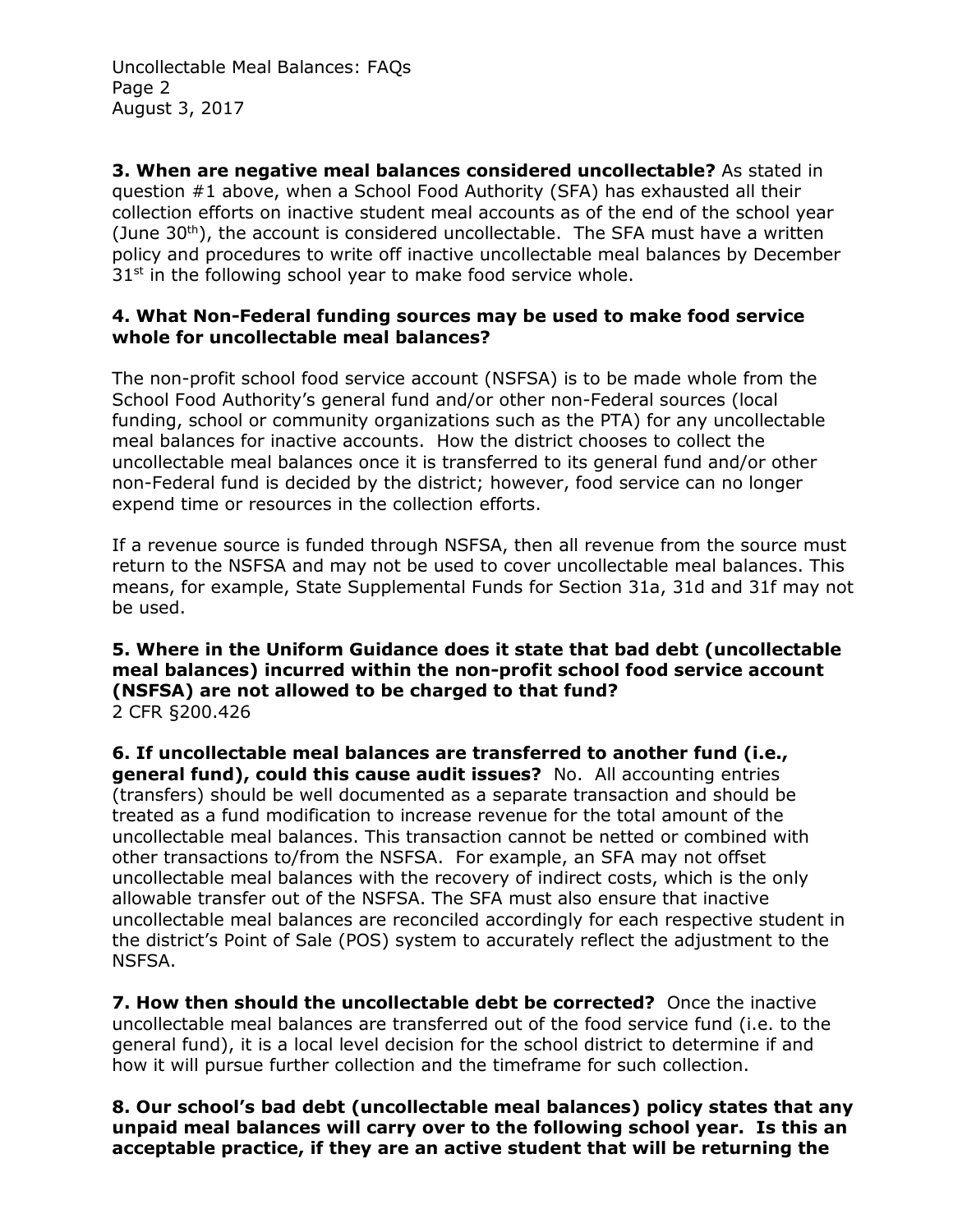Uncollectable Meal Balances: FAQs Page 3 August 3, 2017

**following year?** Yes, both active and inactive unpaid meal balances may carry over to the following school year. However, inactive uncollectable meal balances must be transferred from the NSFSA to the general fund or another non-Federal source at the end of the calendar year (December 31st). The school district may continue collection efforts of these funds in the future however food service can no longer expend any time or resources in the collection efforts. Monies collected after they are written off the NSFSA would then be recorded as miscellaneous revenue in the general fund or non-Federal source.

**9. Can an SFA serve "alternate meals" as a method of controlling negative balances?** Alternate meals are up to the discretion of the SFA and should be addressed in an SFA's local meal charge policy and be clearly communicated to households. For updated information regarding the requirements of alternate meals, please see USDA FNS SP 23-2017: *Unpaid Meal Charges: Guidance and Q&A*, March 23, 2017, [https://www.fns.usda.gov/school-meals/unpaid-meal-charges-guidance](https://www.fns.usda.gov/school-meals/unpaid-meal-charges-guidance-and-q)[and-q](https://www.fns.usda.gov/school-meals/unpaid-meal-charges-guidance-and-q)

**10. Is the time it takes to track and collect unpaid meal balances considered an allowable expense in the Non-profit School Food Service Account (NSFSA)? For example: A Food Service Director or Food Service Secretary's time?** Yes, provided time sheets document how much time is spent tracking these debts. The time is allowable to the NSFSA up until it is determined that a debt is uncollectable at the end of the calendar year of December 31st.

**11. If the school district uses the general fund to off-set the unpaid meal charges in the NSFSA, what coding should be used to reflect the transfer?** School districts can have different accounting systems. MDE cannot dictate what accounts are used or where the transfer funds are coming from. MDE is enforcing the Federal regulations that state the food service account must be made whole for any inactive uncollectable meal balances at the end of each calendar year and that the funds cannot be paid from a Federal program. In reference to the MDE Public School Accounting Manual, SMP transfers to the NSFSA is through a fund modification using Revenue Major Class Code 611.

**12. What happens when a student graduates or leaves the district and there is a positive balance? Is there any legal documentation that is required for positive balances and how to handle it or is it a School Food Authority (SFA) decision?** The SFA should follow the Michigan Department of Treasury's rules regarding [unclaimed property](http://www.michigan.gov/treasury/0,4679,7-121-44435_57507---,00.html) for positive student balances more than \$50.There is no guidance on positive balances below \$50. This is handled at the discretion of the SFA and should be addressed in the SFA's local meal charge policy. Households should be informed of the SFA's policy in advance. For additional information refer to USDA FNS SP 46-2016: *Unpaid Meal Charges: Local Meal Charge Policies*, July 8, 2016,<http://www.fns.usda.gov/unpaid-meal-charges-local-meal-charge-policies> and please see USDA FNS SP 23-2017: *Unpaid Meal Charges: Guidance and Q&A*, March 23, 2017, [https://www.fns.usda.gov/school-meals/unpaid-meal-charges-guidance](https://www.fns.usda.gov/school-meals/unpaid-meal-charges-guidance-and-q)[and-q](https://www.fns.usda.gov/school-meals/unpaid-meal-charges-guidance-and-q) for requirements and recommendations.